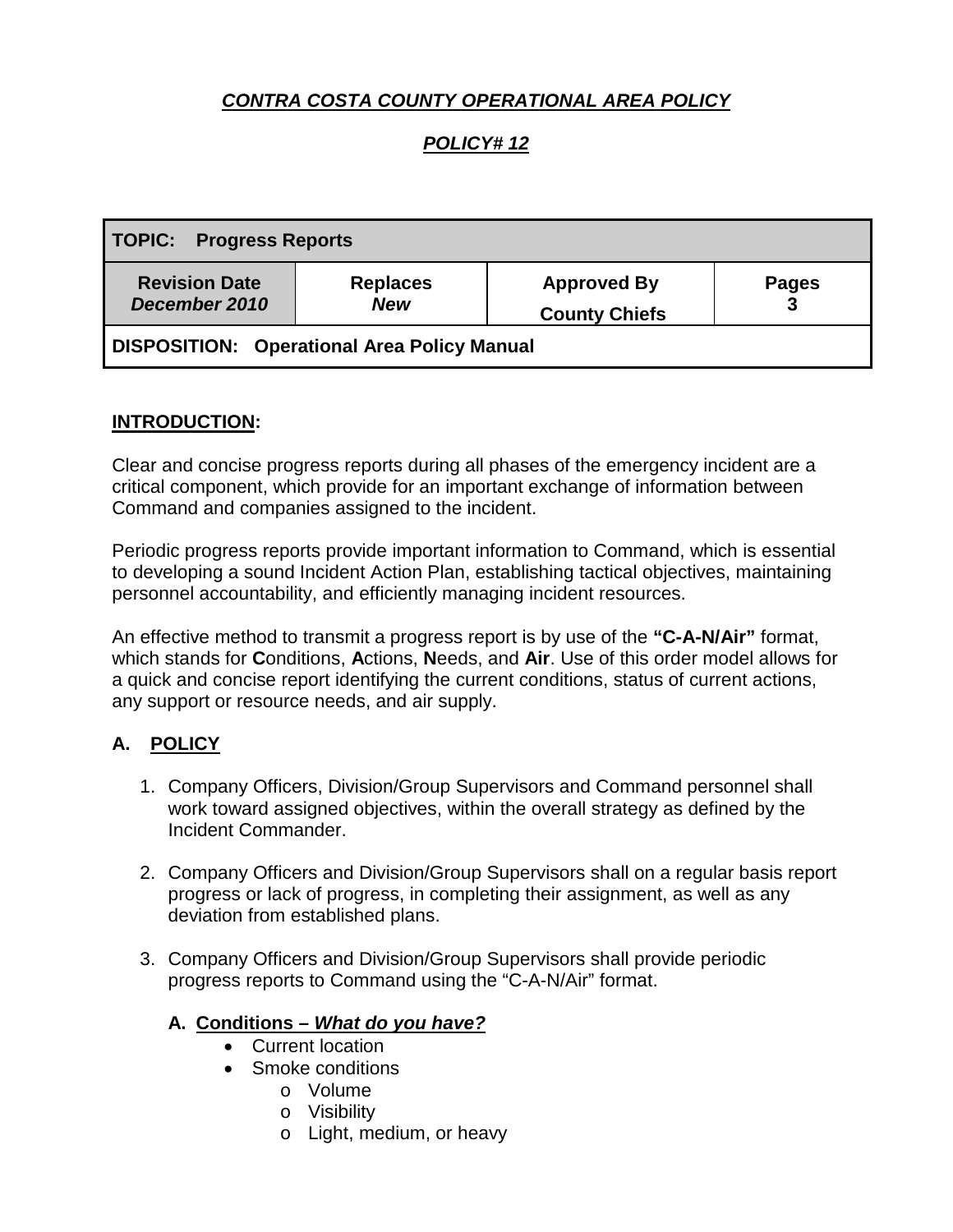- Heat level
	- o Interior tenability
	- o Low, medium, or high

### **B. Actions –** *What are you doing?*

- Current actions
- Progress completing assignment
- Inability to complete assignment

### **C. Needs –** *What do you need?*

• Resource or support needed to complete assignment

## **D. Air –** *What is the status of your team's air?*

- Lowest air level of crew
- Air level shall be reported when requested by Command
- Supervisors working in an IDLH atmosphere shall notify Command when crew's air level reaches *50%*, as well as any low air alarm activation
- The Air Level shall be reported as either "*Full"*, "*75%"*, "*50%"*, "*25%"*, or "*Low Air Alarm"*
- 4. Ideally, the company officer will initiate a progress report at a time and location that is most conducive to company operations.
- 5. Supervisors who do not receive periodic progress reports from assigned personnel shall request a report at intervals deemed appropriate based on conditions.

# **B. EXAMPLES**

- 1. *"Main Street IC, Engine 1, is on the first floor with moderate smoke and low heat [conditions] conducting a primary search [action], request horizontal ventilation [need].*
- 2. *"Main Street IC, Engine 1, is on the second floor with heavy smoke and high heat [conditions], attacking fire with 1 ¾" line and conducting primary search [actions], request vertical ventilation and an additional company with 1 ¾" line [needs]".*
- 3. *"Main Street IC, Engine 1, is in the Bravo/Charlie corner with moderate smoke and moderate heat [conditions], attacking the fire with 1 ¾" line [action], request a crew rotation [need], air at 50% [air]".*
- 4. *"Division 2, Engine 1, is on the second floor with moderate smoke and low heat [conditions], fire is knocked down, primary search all-clear [action], request positive pressure ventilation and additional company for secondary search [needs].*